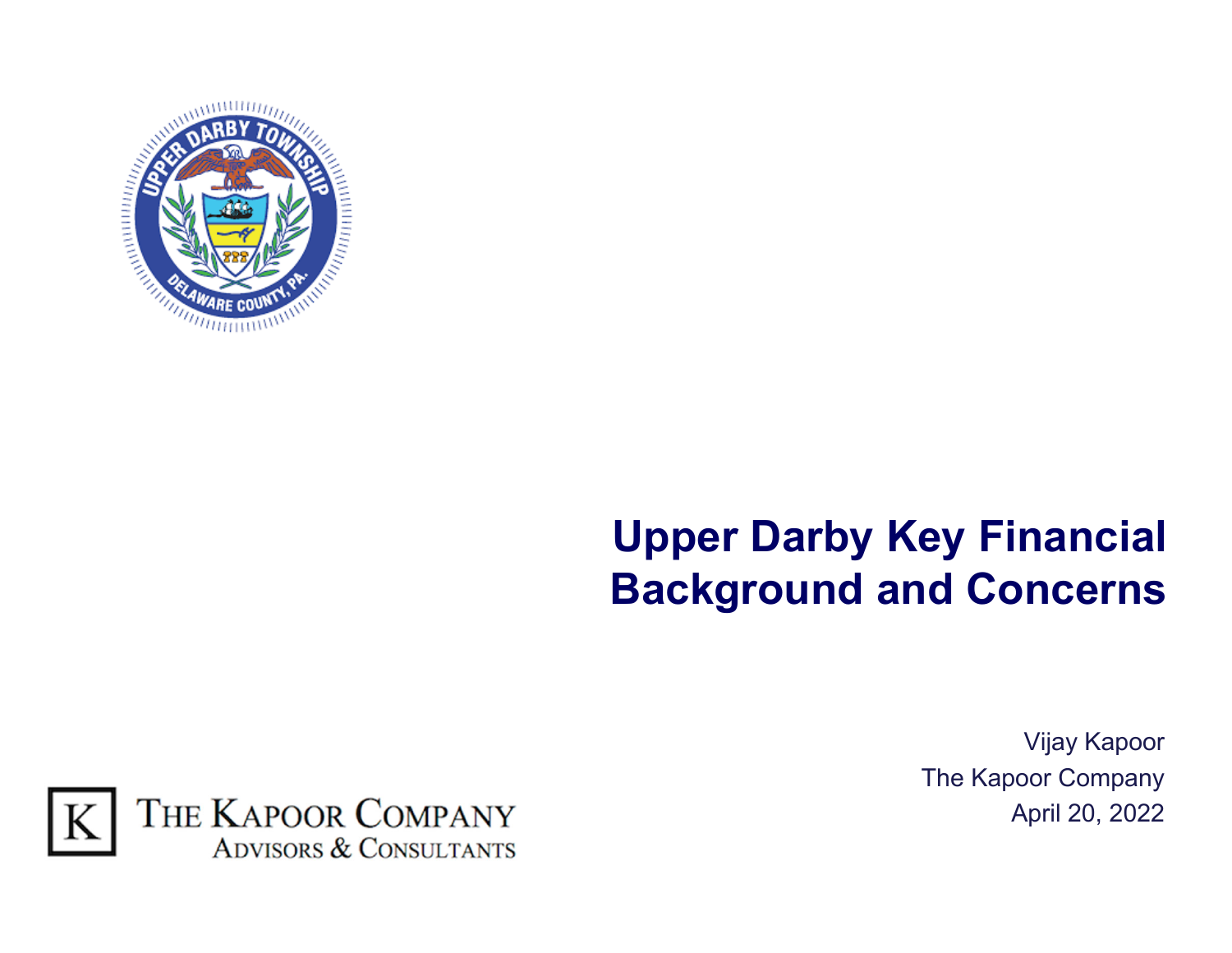

# **Overview of Presentation**

- P) On April 30, 2021, and August 18, 2021, Upper Darby participated in Act 111 interest arbitrations with its police union and fire unions
- P) My company analyzed Upper Darby's financial condition and employee compensation and presented this information at the interest arbitration
	- I presented similar information to Council on October 6, 2021 at an executive session
- P) I was asked to publicly present information at tonight's Council meeting to provide the public with an understanding of some of the key financial concerns and background that I identified during the interest arbitration process and that stood out to me
- P) The two key areas that I will discuss tonight are Upper Darby's declining and low fund balance (rainy day fund) and its massive unfunded retiree health care (OPEB) liabilities



**1**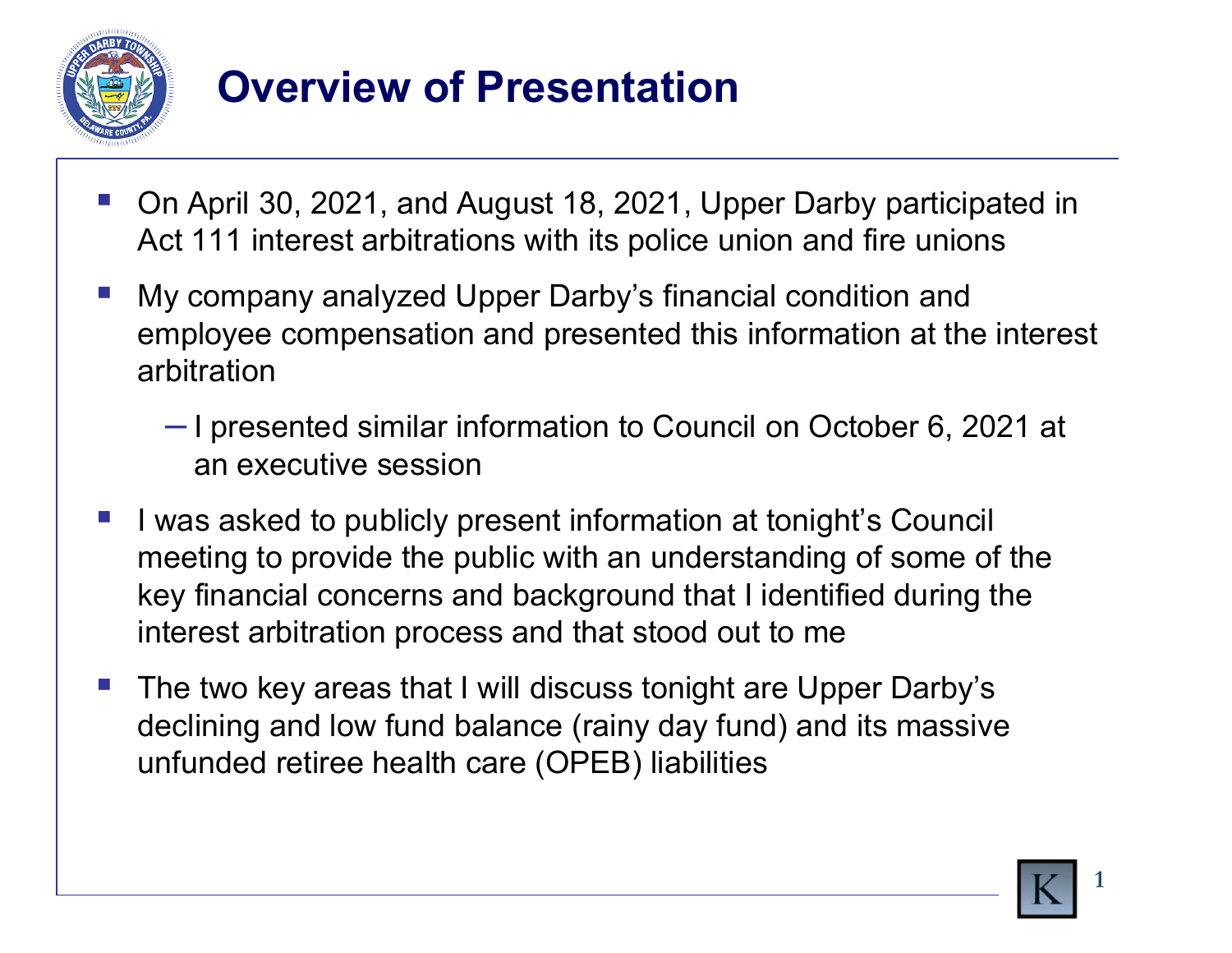#### **Upper Darby Declining and Low Fund Balance**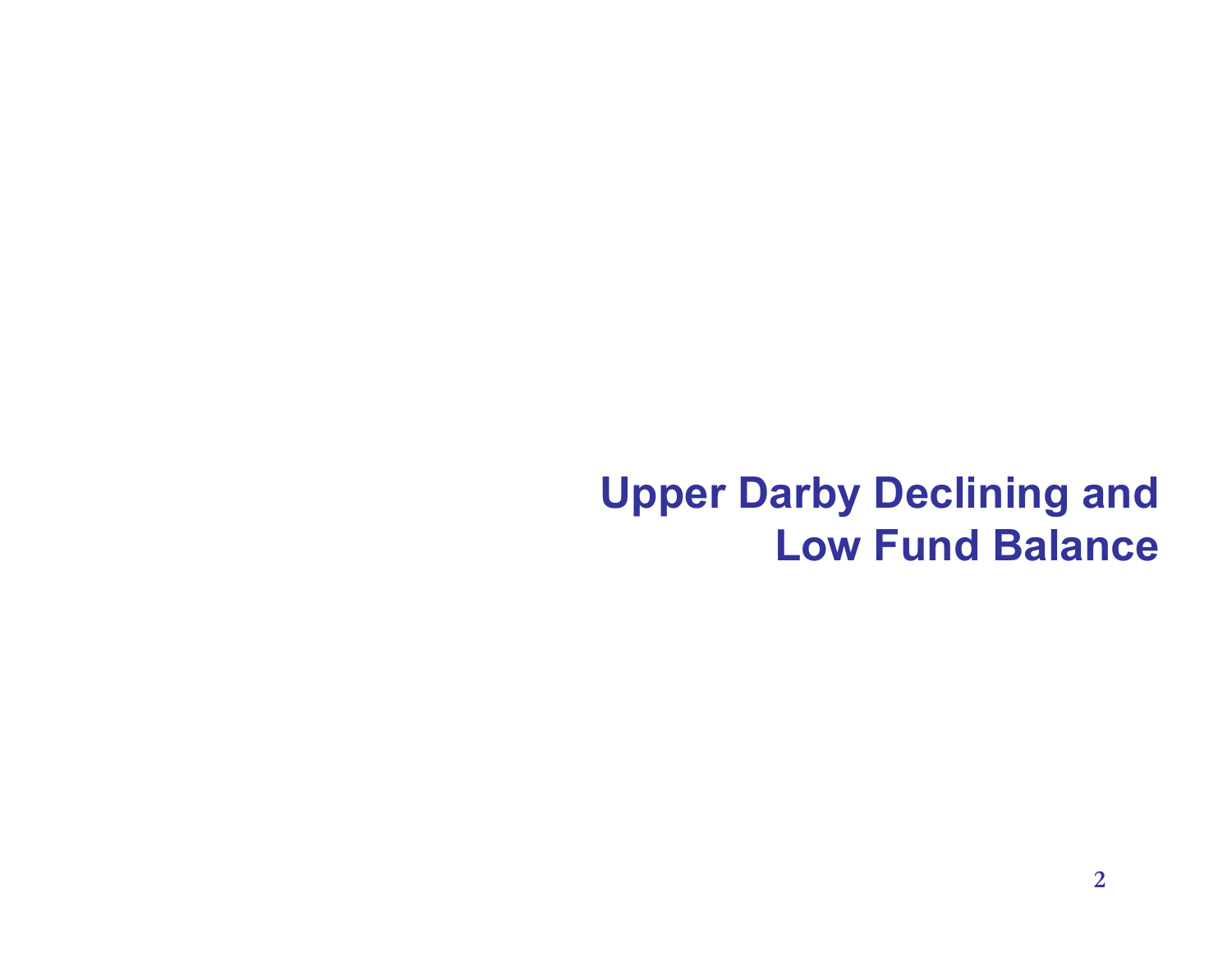

# **Declining and Low Fund Balance**

- P) Upper Darby's general fund balance (rainy day fund) has significantly declined over the last six years **despite** three tax increases over the same period
	- Why?
		- Over this period, expenses were more than revenues in 2016, 2018, 2019 and 2020 (COVID). 2020 was impacted by COVID but the trend really began in 2018 and real estate taxes were also increased during this period in 2016, 2017 and 2019
- P) Upper Darby's general fund balance ratio (general fund balance divided by general fund expenses and shown as a percentage), which is a key indicator of financial health, was 2.9% in 2020 which is well below the Government Finance Officers' Association's best practice of 16.7%

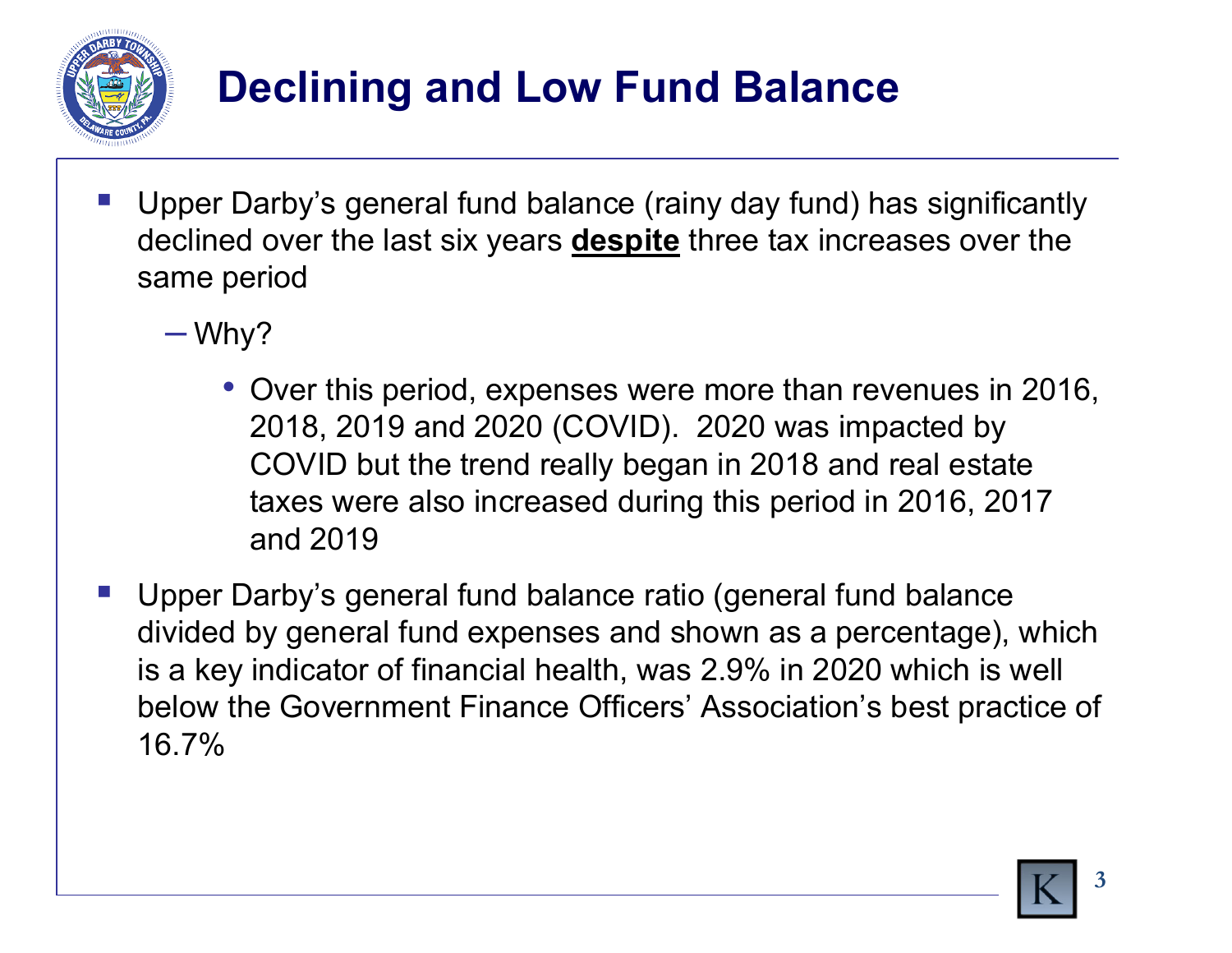

## **General Fund Balance**

Upper Darby's unrestricted general fund balance has declined by \$5,916,816 or 72.4% since 2015 despite three property tax increases over this period



#### **Upper Darby General Fund Balance 2015-2020**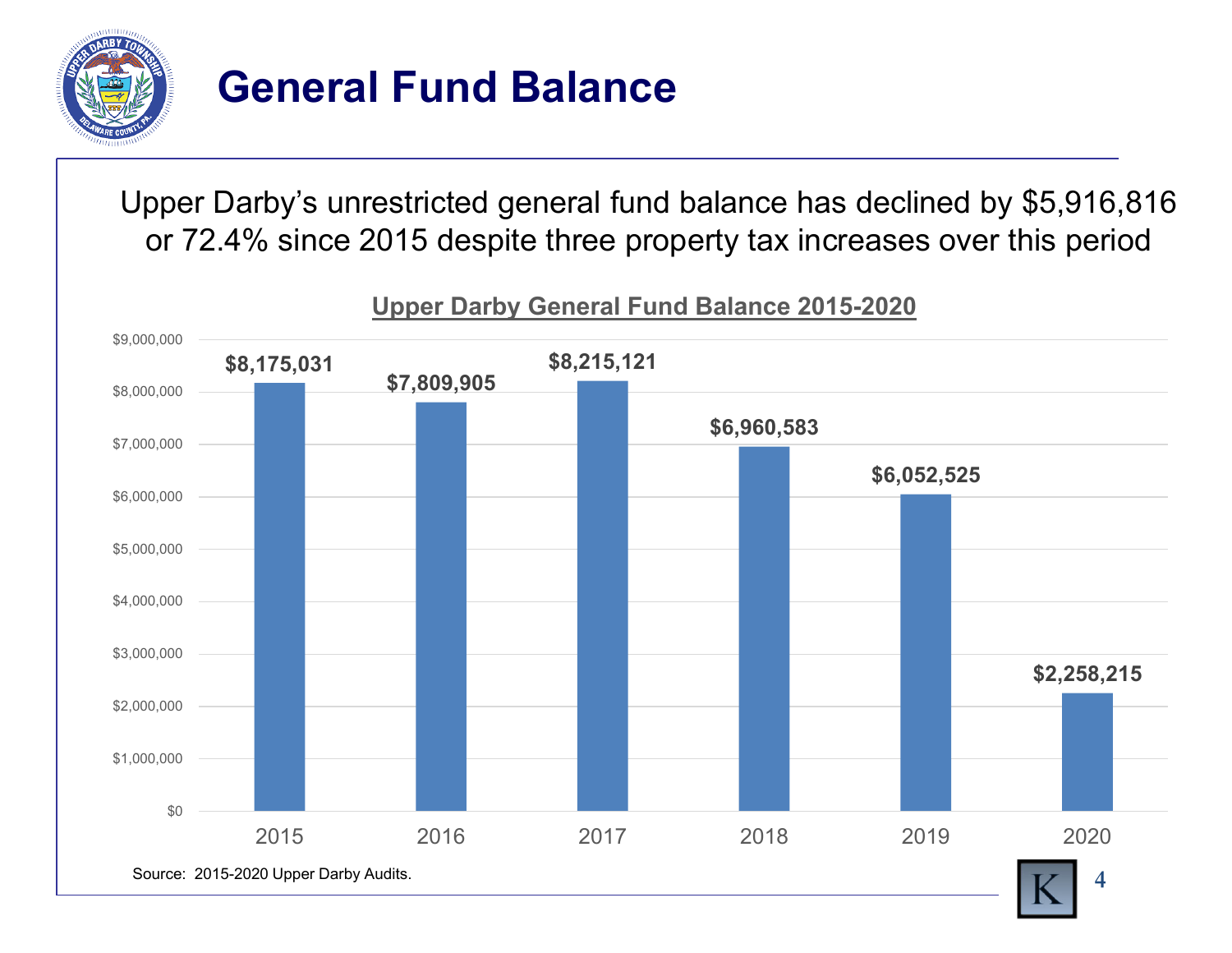

#### **General Fund Revenues vs. Expenses 2015-2020**

Upper Darby has run general fund operating deficits in four of the last six years and in each of the last three years

**Upper Darby General Fund Revenues vs. Expenses (2015-2020)**



Revenues ■Expenses

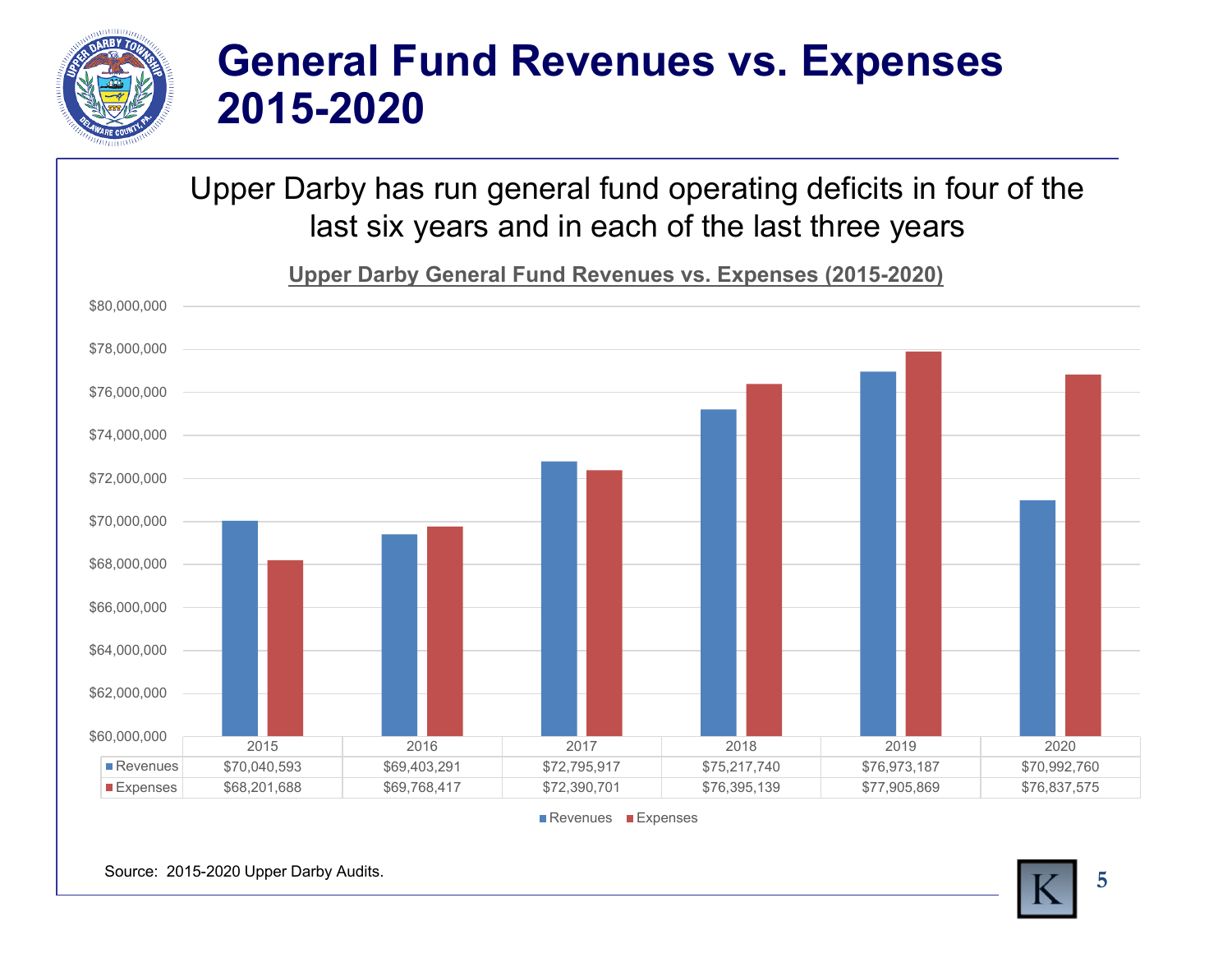

Total Upper Darby millage (including school district and county) increased by 3.9462 mils or 6.5% from 2016 to 2020. Upper Darby raised property taxes in 2016, 2017 and 2019 for 2017, 2018 and 2020



#### **Upper Darby Resident Millage Rates (2016-2020)**

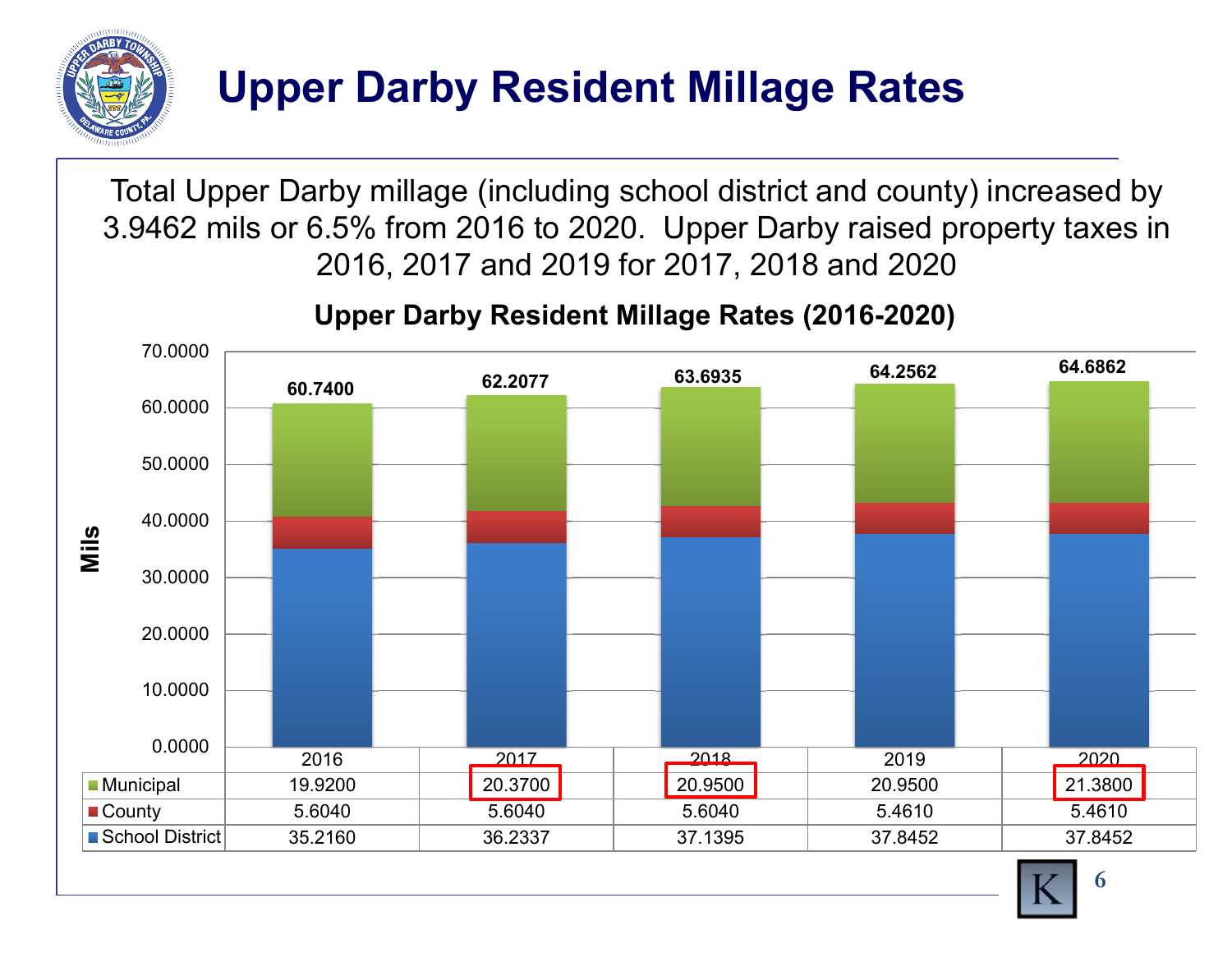

## **General Fund Balance**

Upper Darby's unrestricted general fund balance ratio has declined by 75.8% since 2015 and is well below the GFOA best practice minimum of 16.7%. To meet the best practice minimum, the fund balance should be \$12,831,875 – or \$10,573,660 more than it is now

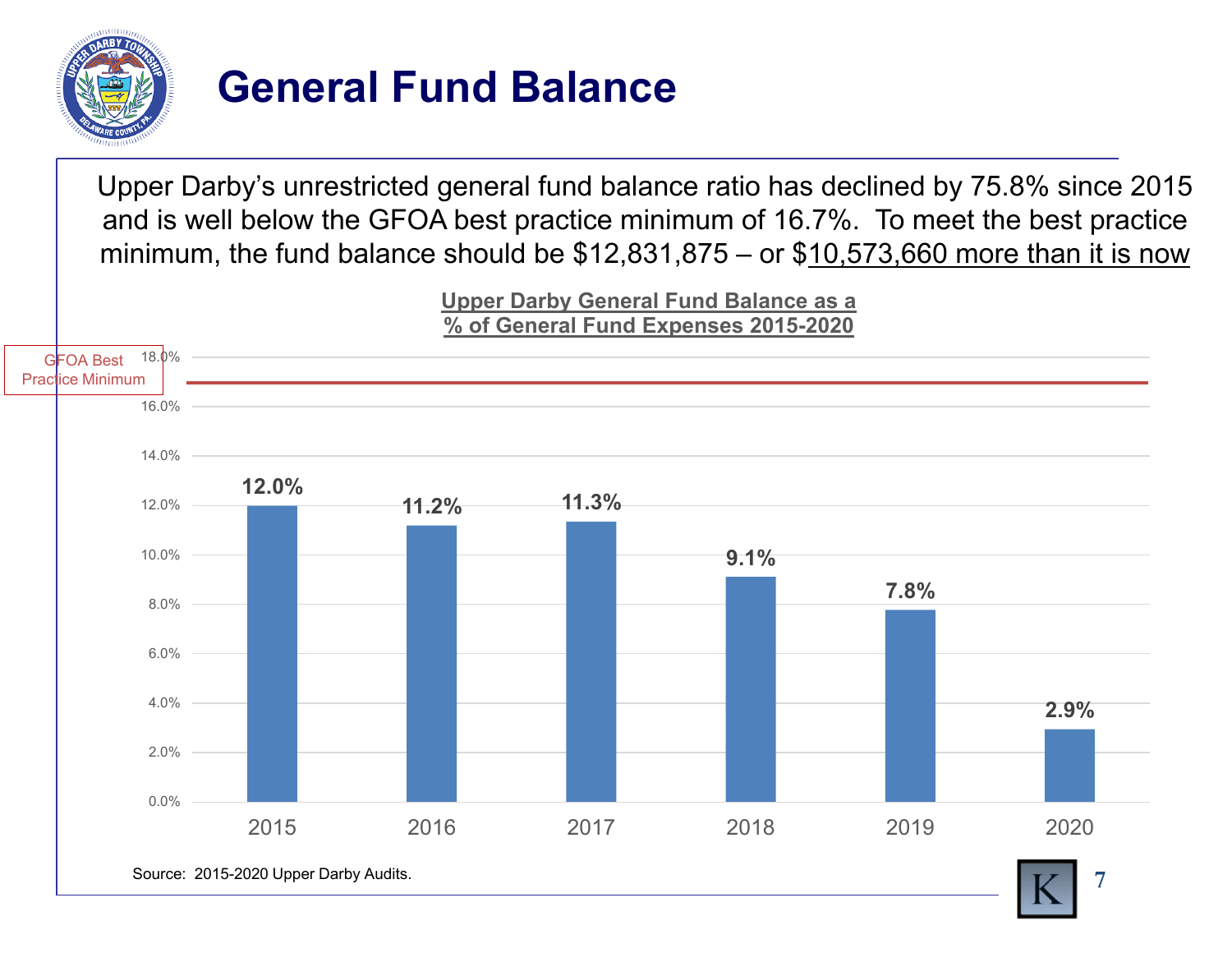#### **Upper Darby Massive Retiree Benefit Liabilities**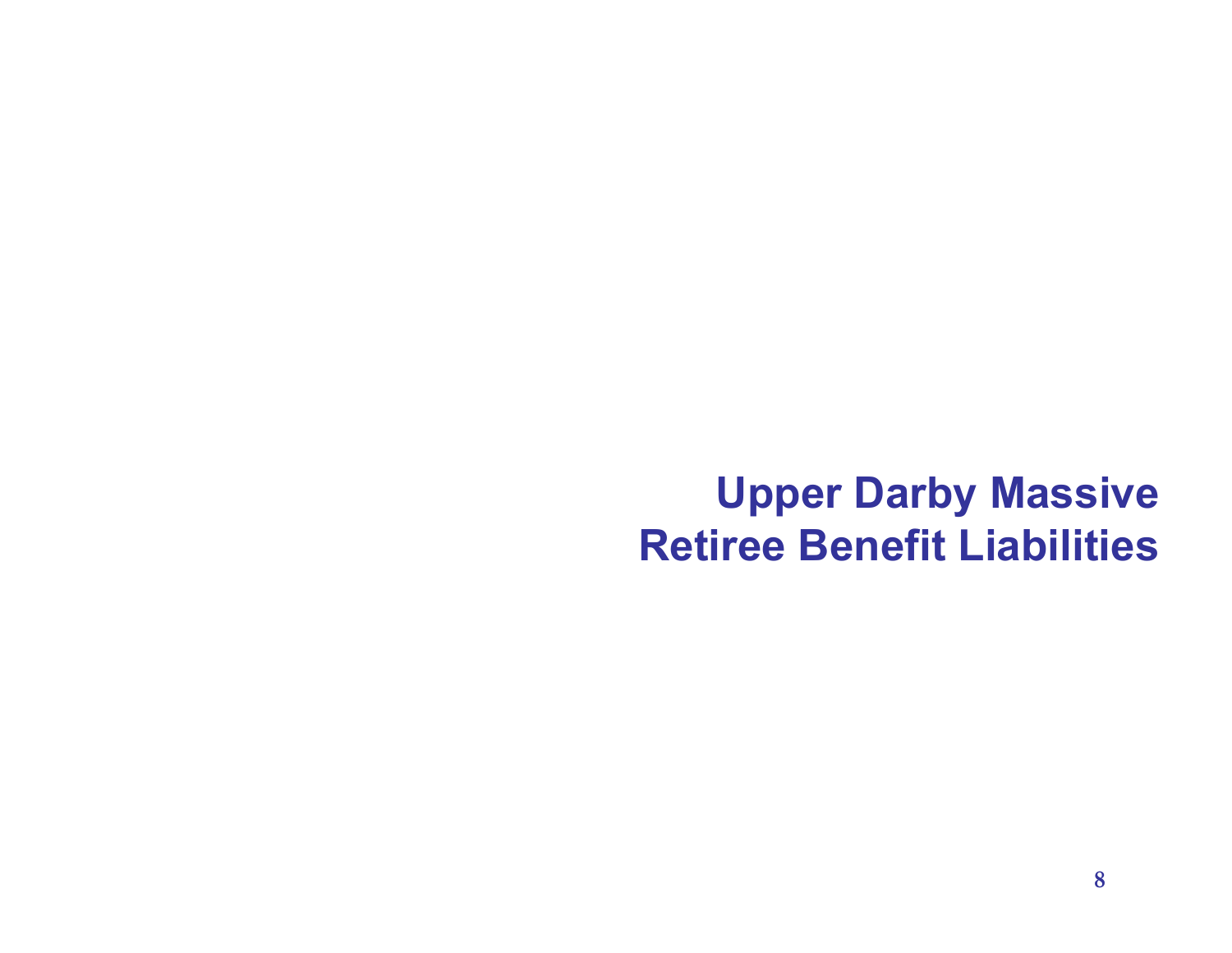

# **Massive Unfunded Retiree Health Care (OPEB) Liabilities**

- P) Upper Darby's unfunded retiree health care liabilities (also called OPEB liabilities) are among the worst in the state on a per resident basis
	- These are liabilities associated with health care provided to retired Upper Darby employees
- P) As of December 2020, Upper Darby's unfunded retiree health care liability was \$300,847,790
- $\mathcal{L}_{\mathcal{A}}$  These unfunded liabilities have been greater than a quarter of a billion dollars (\$250,000,000) since at least 2016
- P) The City's actuary projects that actual retiree health care payments will increase by 43% by 2028

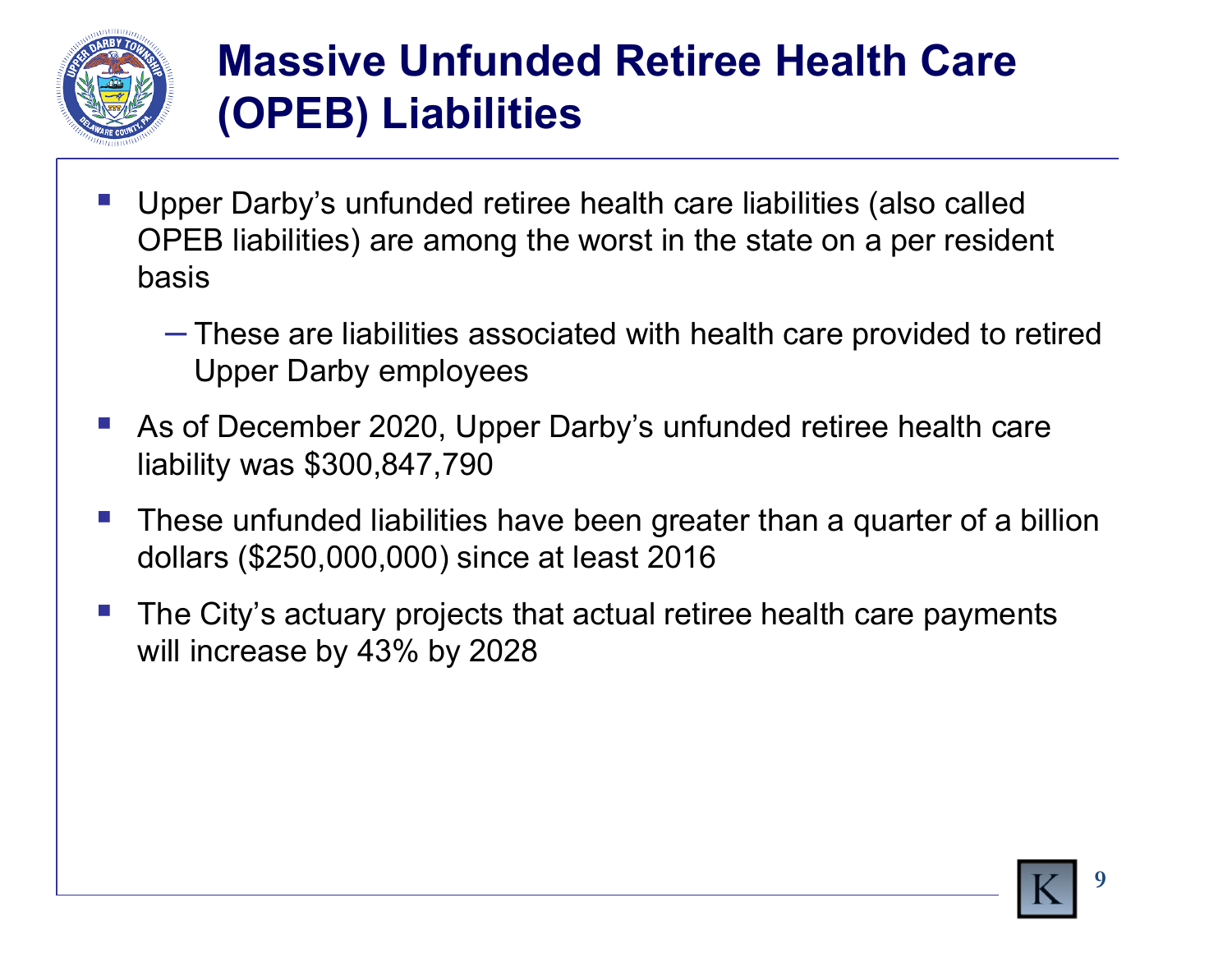

# **Historical Unfunded Retiree Health Care(OPEB) Liabilities**

Upper Darby's retiree health care (OPEB) liabilities have been greater than a quarter of a billion dollars since at least 2016.

Source: Upper Darby 2020 Audit, p. 85 and 2017 Audit, p. 68 **-\$263,292,074 -\$309,706,858 -\$303,511,314 -\$285,194,814 -\$300,847,780** -\$320,000,000 -\$310,000,000 -\$300,000,000 -\$290,000,000 -\$280,000,000 -\$270,000,000 -\$260,000,000 -\$250,000,000 -\$240,000,000 2016 2017 2018 2019 2020**Upper Darby Retiree Health Care (OPEB) Liabilities 2016-2020**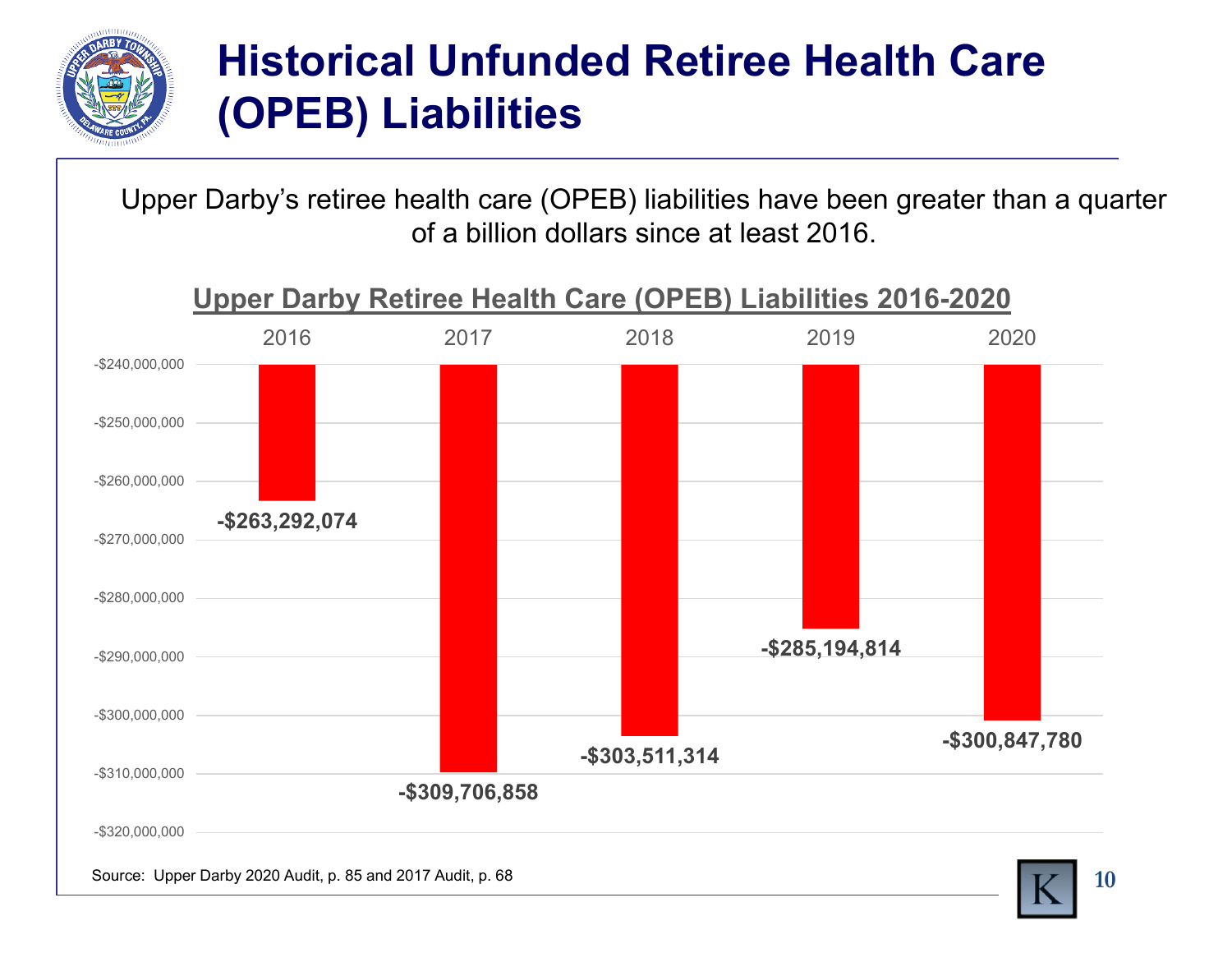

## **OPEB Liabilities of 10 Most Populous Pennsylvania Municipalities**

| <b>Rank</b>             | <b>Jurisdiction</b> | <b>County</b>           | <b>Population</b> | <b>Net OPEB</b><br><b>Liability</b> | <b>Per Resident</b><br><b>OPEB Liability</b> |
|-------------------------|---------------------|-------------------------|-------------------|-------------------------------------|----------------------------------------------|
| $\overline{\mathbf{1}}$ | <b>Upper Darby</b>  | <b>Delaware</b>         | 82,887            | \$285,194,814                       | \$3,441                                      |
| $\overline{2}$          | <b>Scranton</b>     | Lackawanna              | 77,054            | \$205,891,645                       | \$2,672                                      |
| $\overline{3}$          | <b>Lancaster</b>    | Lancaster               | 59,433            | \$139,648,762                       | \$2,350                                      |
| $\overline{\mathbf{4}}$ | <b>Pittsburgh</b>   | <b>Allegheny</b>        | 302,205           | \$437,666,111                       | \$1,448                                      |
| 5                       | Philadelphia        | Philadelphia            | 1,579,075         | \$1,823,900,000                     | \$1,155                                      |
| 6                       | <b>Allentown</b>    | Lehigh                  | 120,915           | \$90,921,587                        | \$752                                        |
| $\overline{7}$          | <b>Reading</b>      | <b>Berks</b>            | 88,232            | \$64,569,309                        | \$732                                        |
| 8                       | <b>Erie</b>         | <b>Erie</b>             | 97,263            | \$22,805,339                        | \$234                                        |
| 9                       | <b>Bethlehem</b>    | Lehigh &<br>Northampton | 75,461            | \$16,616,389                        | \$220                                        |
| 10                      | <b>Bensalem</b>     | <b>Bucks</b>            | 60,428            | \$11,073,563                        | \$183                                        |

Source: Population from American Community Survey 2015-2019 5-Year Estimates; Net OPEB liabilities from audits as of 12/31/2019 except Philadelphia which is as of 6/30/2019



**11**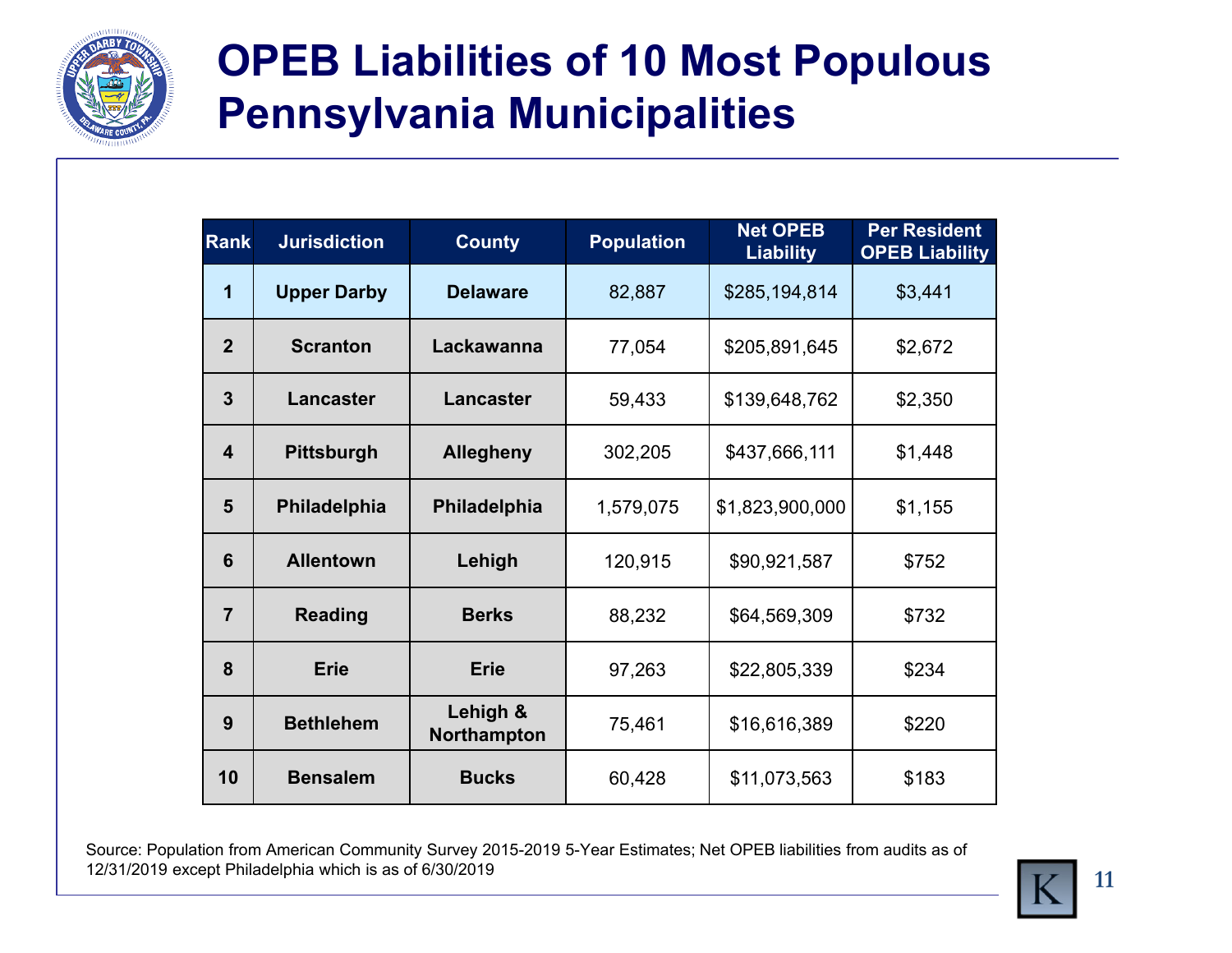

# **Per Resident Net OPEB Liability**

On a per capita basis, Upper Darby's OPEB liability is by far the worst among the most populous ten Pennsylvania municipalities and nearly three times more than Philadelphia

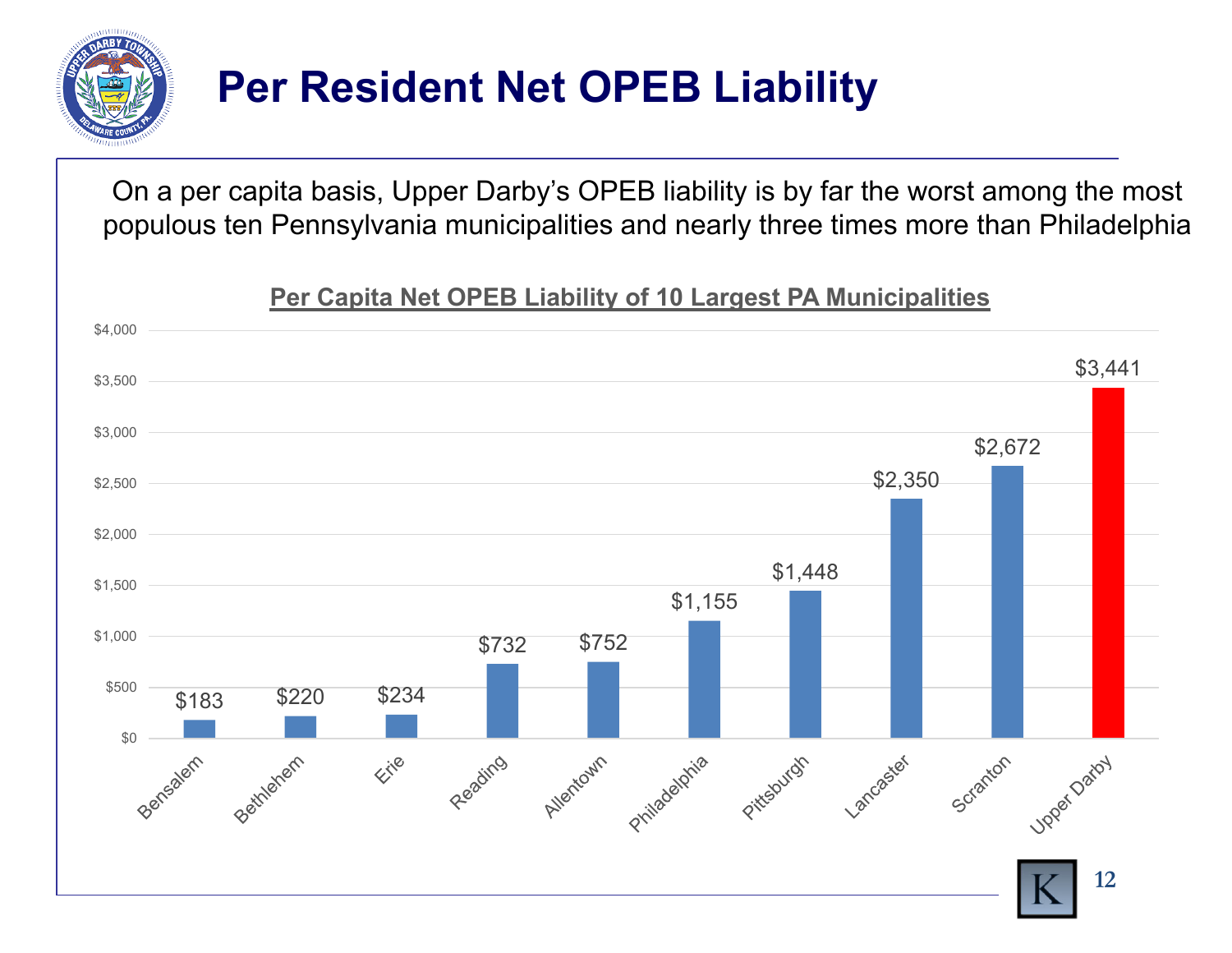

## **Expected OPEB Benefit Payments**

Upper Darby's expected OPEB benefit payments in 2021 were \$8,274,009 growing by \$3,541,707 or 43.8% by 2028.